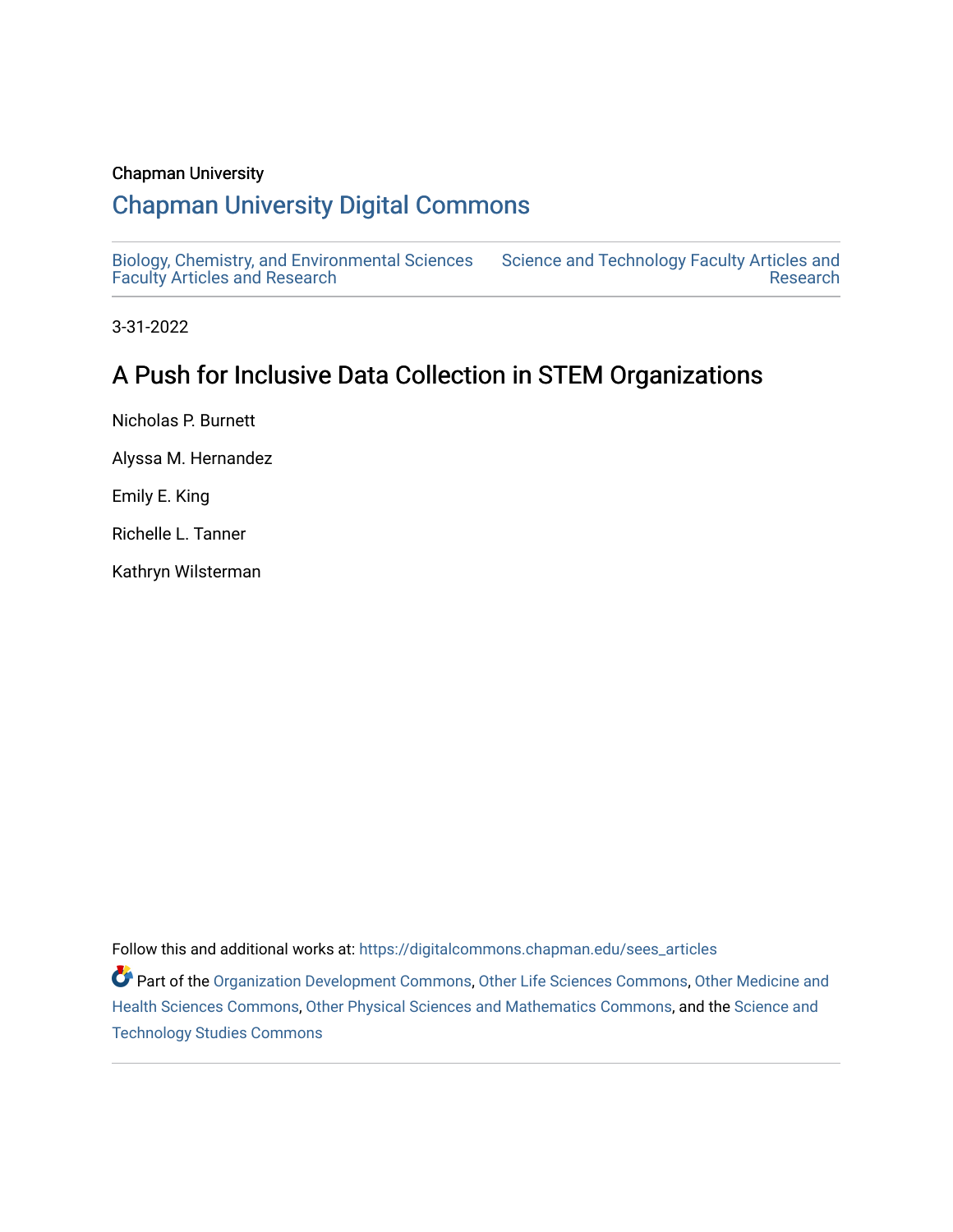# A Push for Inclusive Data Collection in STEM Organizations

## **Comments**

This is a pre-copy-editing, author-produced PDF of an article accepted for publication in Science, volume 376, issue 6588, in 2022 following peer review. This article may not exactly replicate the final published version. The definitive publisher-authenticated version is available online at [https://doi.org/10.1126/](https://doi.org/10.1126/science.abo1599) [science.abo1599](https://doi.org/10.1126/science.abo1599).

Copyright The authors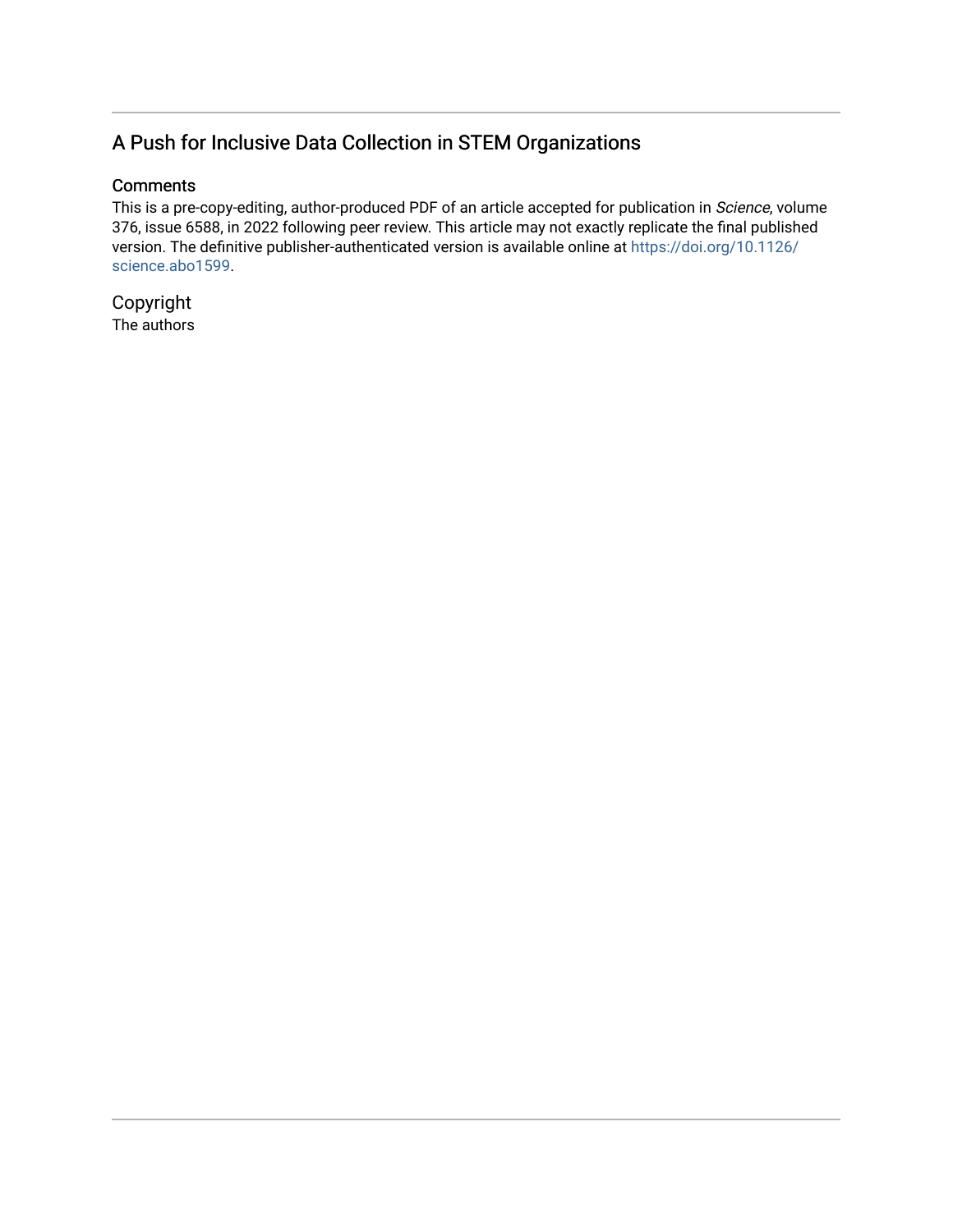# **Title: A push for inclusive data collection in STEM organizations**

Authors: Nicholas P. Burnett<sup>1\*</sup>, Alyssa M. Hernandez<sup>2</sup>, Emily E. King<sup>3</sup>, Richelle L. Tanner<sup>4</sup>, Kathryn Wilsterman<sup>5,6</sup>

### **Affiliations:**

1Department of Neurobiology, Physiology, and Behavior, University of California at Davis, Davis, CA USA.

2Department of Organismic and Evolutionary Biology, Harvard University, Cambridge, MA, USA <sup>3</sup>Department of Integrative Biology, University of California at Berkeley, Berkeley, CA, USA 4Environmental Science & Policy Program, Chapman University, Orange, CA, USA 5Division of Biological Sciences, University of Montana, Missoula, MT, USA 6Department of Biology, Colorado State University, Fort Collins, CO, USA \*Corresponding author. Email: burnettnp@gmail.com

**Abstract:** Professional organizations in STEM (science, technology, engineering, and mathematics) can use demographic data to quantify recruitment and retention (R&R) of underrepresented groups within their memberships. However, variation in the types of demographic data collected can influence the targeting and perceived impacts of R&R efforts - e.g., giving false signals of R&R for some groups. We obtained demographic surveys from 73 U.S.-affiliated STEM organizations, collectively representing 712,000 members and conference-attendees. We found large differences in the demographic categories surveyed (e.g., disability status, sexual orientation) and the available response options. These discrepancies indicate a lack of consensus regarding the demographic groups that should be recognized and, for groups that are omitted from surveys, an inability of organizations to prioritize and evaluate R&R initiatives. Aligning inclusive demographic surveys across organizations can provide baseline data that can be used to target and evaluate  $R\&R$  initiatives to better serve underrepresented groups throughout STEM.

**One-Sentence Summary:** Inclusive demographic data collection can equip professional organizations to better serve underrepresented groups in STEM.

**Main text:** Professional organizations in STEM are uniquely positioned to improve the recruitment and retention (R&R) of underrepresented groups (*1*, *2*) by providing targeted professional development, networking opportunities, community support, and political advocacy (*3*, *4*). Tailoring an organization's initiatives to specific underrepresented groups can enhance their impact  $(5)$ , but this is predicated on organizations knowing their demographic make-up (*6*). Baseline demographic data, when compared to the general population (across STEM or the U.S.), can help organizations set and prioritize R&R goals and, when monitored over time, help organizations evaluate the effectiveness of R&R efforts. Federal agencies often provide the most relevant demographic data for the general population in STEM (National Science Foundation) and the U.S. (U.S. Census Bureau) because of their surveys' large sample sizes and broad distributions. As a result, organizations may be compelled to use federal surveys as a model for demographic survey design and for benchmarking (i.e., comparing their organization's demographic diversity to the general population). While these agencies survey many categories of demographic information (e.g., gender identity, family status, citizenship, abilities, race and ethnicity), they do not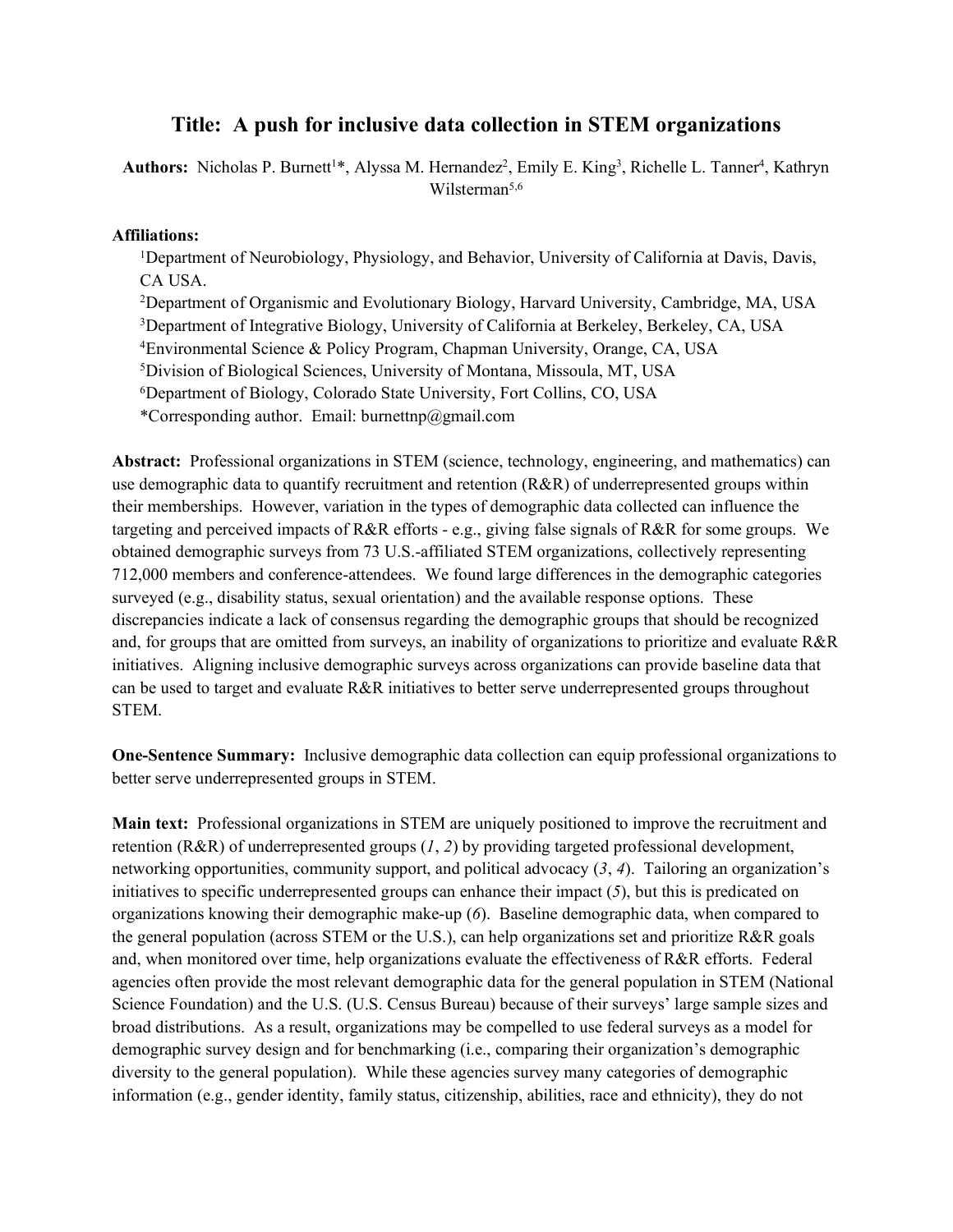collect all the demographic information that is considered meaningful to describe the STEM community in the U.S. - i.e., treating some groups as homogeneous (*7*) and ignoring other groups completely (*8*). In contrast, *inclusive* demographic surveys acknowledge the full diversity of identities that are meaningful to members of the STEM community. Thus, organizations seeking to describe their demographic composition are pressured to choose between following the examples of federal agencies versus creating new, inclusive surveys to recognize additional (and evolving) identities within the STEM community.

Here, we report patterns in demographic data collection and usage by STEM organizations, based on information obtained from 73 U.S.-affiliated professional societies. While these organizations can have international memberships of up to 40% (*6*), we focus our study on the demographic data that are culturally important in the U.S., under the assumption that U.S.-affiliated organizations usually hold events in the U.S. and thus the relevant demographic context is U.S.-based. In finding short-comings of the demographic surveys used by most societies, we sought to identify national survey programs that can serve as models for inclusive survey designs by STEM organizations and, where possible, to provide demographic information for benchmarking relative to the general population. We conclude by advocating that organizations leverage high-quality and inclusive demographic data, collected through improved surveys, to prioritize and evaluate R&R efforts. In particular, we propose that aligning demographic surveys across organizations can facilitate the sharing of effective R&R strategies and lead to widespread improvements in the support for underrepresented groups in STEM.

#### *A survey of surveys*

We surveyed 164 STEM organizations (73 responses, rate = 44.5%) between December 2020 and July 2021 with the goal of understanding what demographic data each organization collects from its constituents (i.e., members and conference-attendees) and how the data are used. See Supplementary Material for more details on the questionnaire. Organizations were sourced from a list of professional societies affiliated with the American Association for the Advancement of Science, AAAS,  $(n = 156)$  or from social media ( $n = 8$ ). The survey was sent to the elected leadership and management firms for each organization, and follow-up reminders were sent after one month. The responding organizations represented a wide range of fields: 31 life science organizations (157,000 constituents), 5 mathematics organizations (93,000 constituents), 16 physical science organizations (207,000 constituents), 7 technology organizations (124,000 constituents), and 14 multi-disciplinary organizations spanning multiple branches of STEM (131,000 constituents). A list of the responding organizations is available in the Supplementary Materials. Based on the AAAS-affiliated recruitment of the organizations and the similar distribution of constituencies across STEM fields, we conclude that the responding organizations are a representative cross-section of the most prominent STEM organizations in the U.S. Each organization was asked about the demographic information they collect from their constituents, the response rates to their surveys, and how the data were used.

Most STEM organizations (80.8%) collect demographic information from their constituents. Commonly surveyed demographic categories included sexual orientation, disability status, racial and ethnic identity, and gender identity (Figure, left). The number of options offered for each demographic category varied among organizations, resulting in datasets with different resolution and validity. Unique response options for each demographic category are provided in the Supplementary Material. Of the organizations that provided response rates to their surveys ( $n = 22$ ), the average response rate was 36.1% (s.d. = 30.4%), which is close to response rates reported by other organizations (*9*). When asked the year of their most recent demographics survey, 29 out of 59 organizations (49.2%) indicated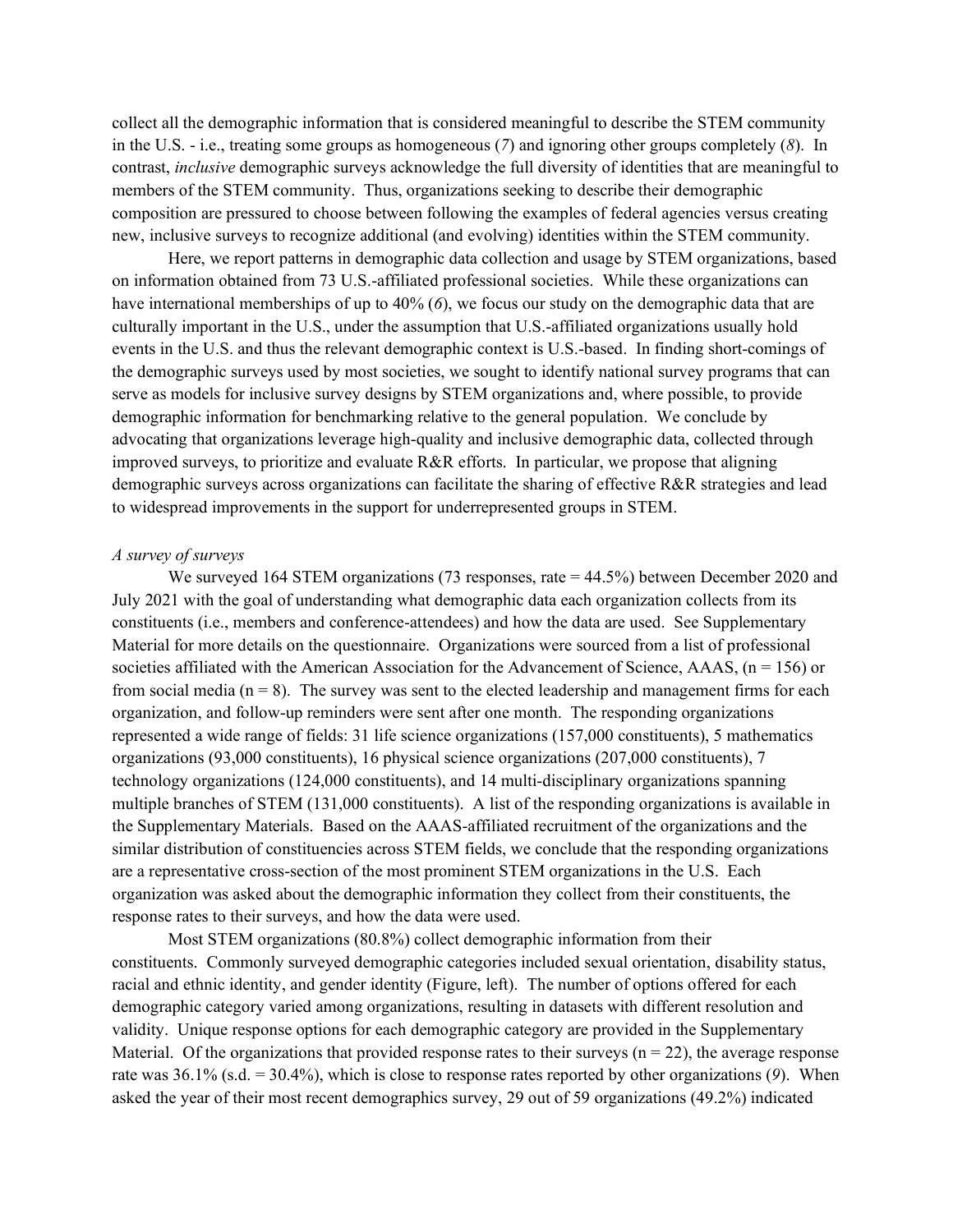either 2020 or 2021, 7 (11.9%) indicated a year from 2012-2019, and 15 (25.4%) indicated that they collect demographic information on a rolling basis with member registration. Of the organizations that collected demographic data, 87.5% reported using demographic data for one or more purposes that fell in the general categories of temporal monitoring, resource planning (e.g., for conferences), publishing reports (e.g., internal or external reports summarizing organizational growth), writing grant proposals, and contributing to third-party research (Figure, right). Some respondents provided specific examples which included using data to create statistical reports for an organization's Board of Directors, writing proposals and progress reports to federal funding agencies, and ensuring diverse representation on organizational service committees and speaking panels. Thus, there are disparities between STEM organizations in the underlying design of demographics questions, the administration of surveys, and the usage of the collected data.

Our results indicate that some STEM organizations do not seek to recognize entire groups in STEM, including individuals in sexual minorities (i.e., LGBTQ+ people) or individuals with disabilities (Figure, left). This observation is surprising given the well-documented discrimination and underrepresentation of these groups in STEM (*8*, *10*). Furthermore, variation in response options on demographic questions, e.g., for racial and ethnic identity and gender identity, signals that only a fraction of organizations aim to give a voice to unique identities that are frequently relegated to broader demographic classifications. For instance, numerous Asian American and Pacific Islander (AAPI) ethnic groups are often consolidated into a single "Asian" or "AAPI" grouping (*7*). In response to survey designs that ignore or obfuscate demographic identities, individuals from underrepresented groups may elect not to respond to certain questions or elect not to complete the survey, introducing a nonresponse bias into the data. Nonresponse biases may become even more significant if surveys lack anonymity e.g., data collected during member registration are likely linked to a respondent's identity (*11*, *12*). Cumulatively, these findings suggest that the bulk of professional organizations in STEM are not collecting demographic data that are representative of the true diversity within STEM, which misinforms any subsequent use of the data for supporting or guiding organizational operations such as R&R.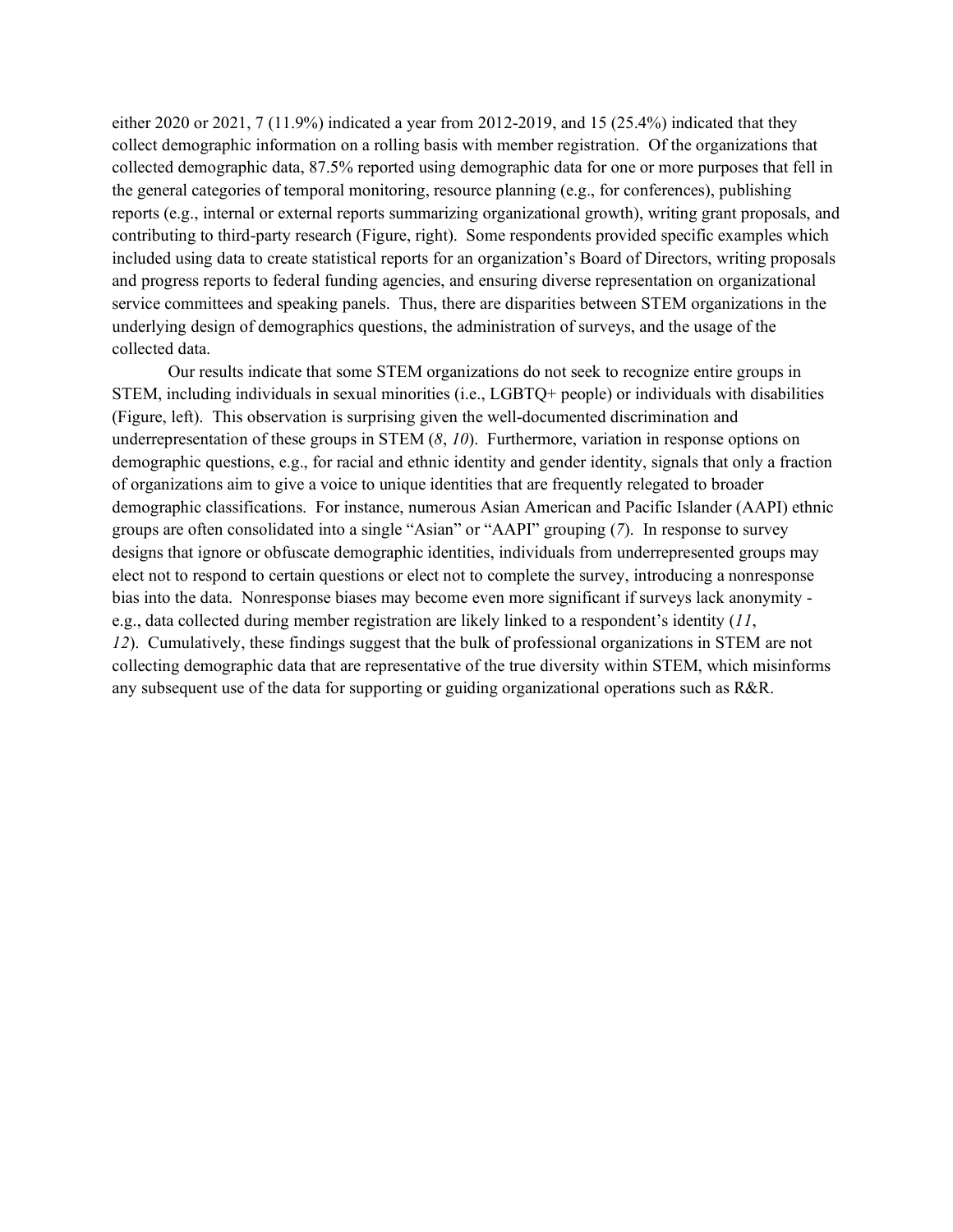

about demographic data collection and usage from 73 STEM organizations, representing 712,000 members and conference-attendees. (Left) Organizations most commonly collected race, ethnicity, and gender identity information, but with different resolution and validity. (Right) Demographic data were commonly used for monitoring and resource planning. 'Any use' refers to one or more of the individually listed uses.

### *Guides for survey design*

Importantly, our data and the recommendations made here are based on a subsample of U.S. affiliated STEM organizations and thus they are limited in part by the demographic categories that are prominent and culturally important in the U.S. Nonetheless, we believe the principles outlined below are applicable to both U.S. and international organizations. STEM organizations can look to national surveying programs with publicly available data to model demographics survey designs and provide benchmarking of organizational diversity relative to the general population (*13*), though these national programs may have flaws. In the U.S., three such programs are the National Science Foundation's Survey of Earned Doctorates (SED), the U.S. Census Bureau's American Community Survey (ACS), and the Center for Disease Control and Prevention's National Health Interview Survey (NHIS). The SED targets individuals receiving research doctorates in the U.S. (~55,000 per year), while the ACS targets the general U.S. population (~3.5 million households per year). Thus, the SED and ACS can provide relevant benchmarking data for demographics surveys of STEM organizations, but the diversity of identities recognized in their survey questions pale in comparison to the questions of the smaller NHIS (~32,000 to 59,000 households per year, 2015-2020). For example, in questions on race, the NHIS and ACS each recognize seven unique Asian identities whereas the SED recognizes only a singular Asian group. For ethnicity, the NHIS recognizes seven unique Hispanic or Latinx identities, whereas the ACS and SED each recognize only four. Organizations wishing to describe international constituents should avoid describing racial groups as "American" (e.g., "Asian American") and consider asking for country of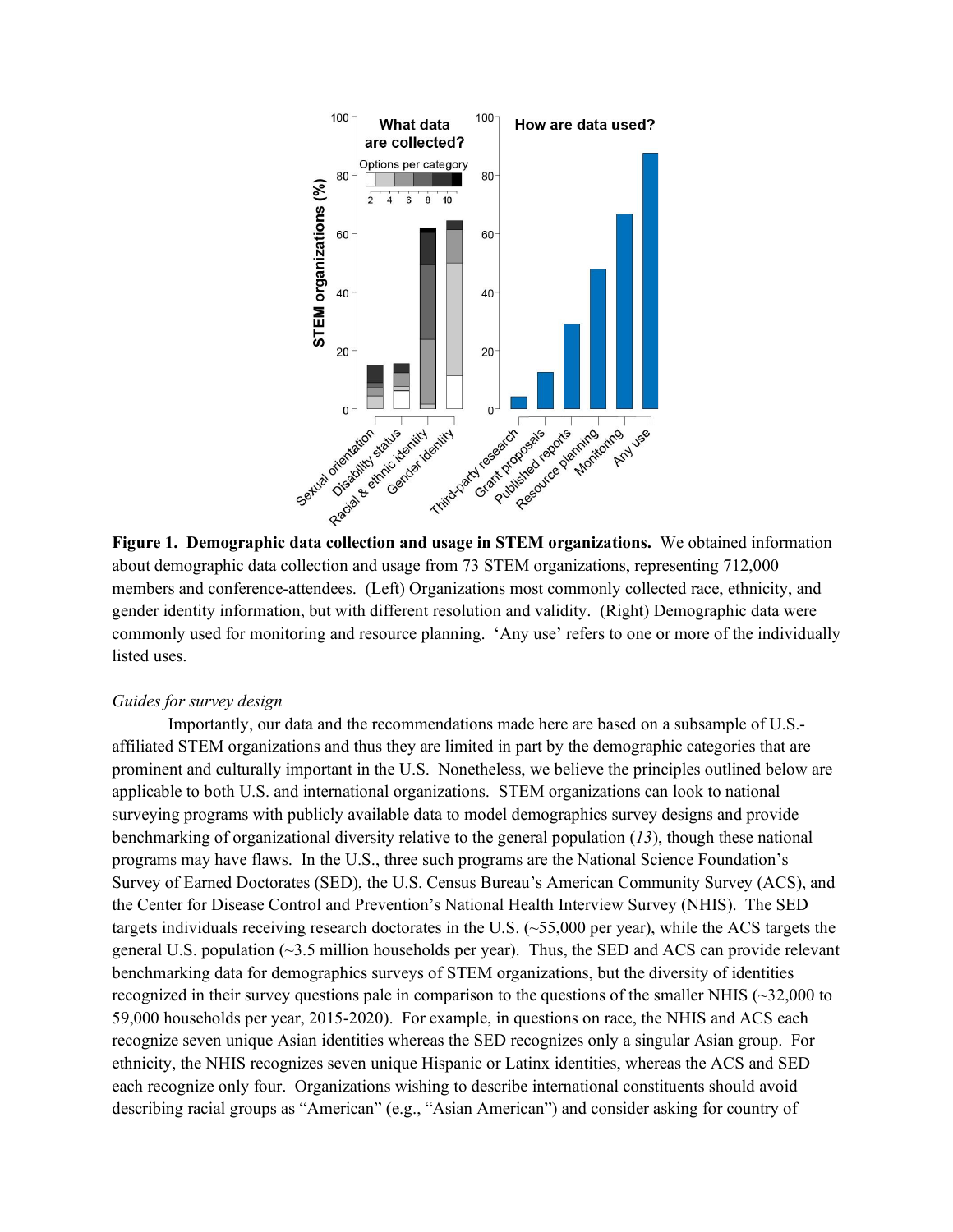residence (*6*). However, "residence" can have several definitions, such as legal versus historical, so surveys should be explicit in their use of this term.

In addition to race and ethnicity, the NHIS asks sexual orientation (SED and ACS do not explicitly do this), and the survey includes a series of questions regarding cognitive, motor, visual, and auditory abilities that are more comprehensive in scope and response options than the abilities-related questions of the SED or ACS. Thus, for racial and ethnic identity, sexual orientation, and disability status, the NHIS is likely the most effective, all-in-one guide for question design and benchmarking by STEM organizations. Unfortunately, the SED, ACS, and NHIS do not ask questions explicitly related to gender or transgender identity. Programs that survey these categories do not, to our knowledge, publicly release data that would be helpful for benchmarking by STEM organizations, but their survey questions can still act as guides. For instance, Indiana University's National Survey of Student Engagement provides a model for gender identity questions (with additional, non-binary response options), and a survey from the advocacy group, National Center for Transgender Equality, provides a model for transgender identity questions. Outside of the U.S., organizations can follow these same guidelines by identifying large-scale, local survey programs that collect and report meaningful data from the general population and modifying the survey as needed to provide inclusive questions and options.

STEM organizations may wish to survey demographic categories beyond those discussed here, which were limited to the four most surveyed categories observed in our dataset (Figure, left). We encourage organization leaders to find inclusive guides and benchmarking data for additional categories using reputable sources, such as the national survey programs described above. And just as national surveys evolve over time, organization leaders should openly include new questions and response options to reflect and recognize the diversity of the STEM community.

Inclusive survey questions and response options, alone, do not guarantee representative demographic data. Other aspects of surveys can prompt or prevent entire groups from responding, resulting in nonresponse biases. Response rates in general can be improved - and nonresponse bias reduced - by ensuring anonymity (e.g., de-linking surveys from member registration), sending reminders, minimizing survey length, and providing incentives (*11*, *14*). Furthermore, for sensitive questions, response rates may also benefit from providing a justification for data collection, such as that the results will influence specific R&R initiatives. It is our hope that the guides presented here will enable more STEM organizations to quantify demographic diversity among their constituencies and use the data to inform and evaluate R&R efforts. To improve capacity to compare the efficacy of R&R efforts, partnering STEM organizations may wish to develop compatible frameworks for data collection by first identifying a common survey program for survey design and benchmarking data, and then agreeing on the demographics questions and response options to ask constituents. With this collaborative approach to survey design, organizations can then share successful strategies for the R&R of specific groups, resulting in impactful and widespread support of underrepresented groups across STEM.

#### **References**

1. N. Sellami, B. Toven-Lindsey, M. Levis-Fitzgerald, P. H. Barber, T. Hasson, A Unique and Scalable Model for Increasing Research Engagement, STEM Persistence, and Entry into Doctoral Programs. *LSE*. **20**, ar11 (2021).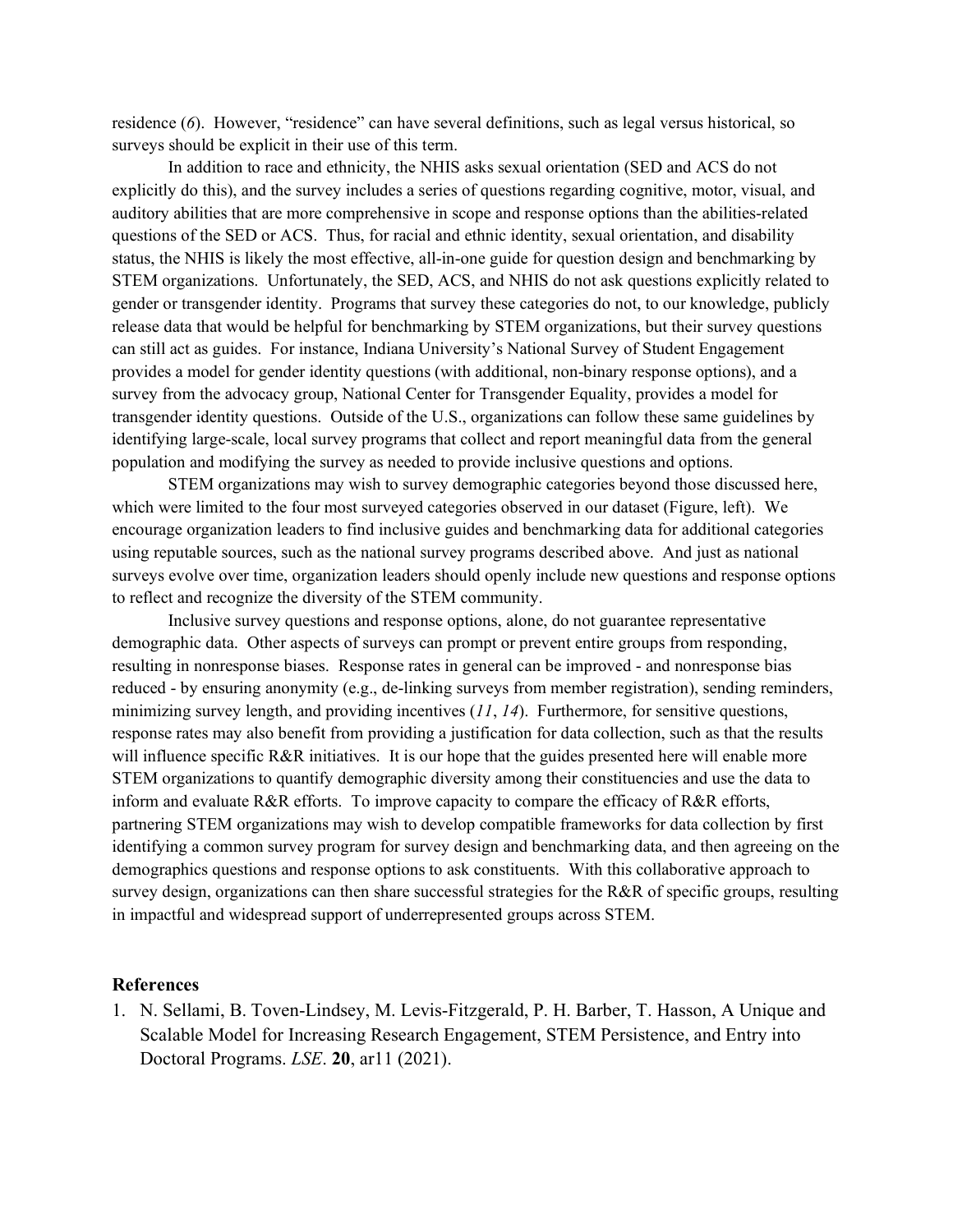- 2. National Science Board, "Science and engineering indicators 2020: The state of U.S. science and engineering" (NSB-2020-1, National Science Foundation, Alexandria, VA, 2020), (available at https://ncses.nsf.gov/pubs/nsb20201/).
- 3. J. M. Scott, J. L. Rachlow, R. T. Lackey, The Science-Policy Interface: What Is an Appropriate Role for Professional Societies. *BioScience*. **58**, 865–869 (2008).
- 4. N. P. Burnett, E. E. King, M. K. Salcedo, R. L. Tanner, K. Wilsterman, Conference scheduling undermines diversity efforts. *Nat Ecol Evol*. **4**, 1283–1284 (2020).
- 5. M. A. Armstrong, J. Jovanovic, Starting at the crossroads: Intersectional approaches to institutionally supporting underrepresented minority women STEM faculty. *J Women Minor Scien Eng*. **21**, 141–157 (2015).
- 6. C. A. Rushworth, R. S. Baucom, B. K. Blackman, M. Neiman, M. E. Orive, A. Sethuraman, J. Ware, D. R. Matute, Who are we now? A demographic assessment of three evolution societies. *Evolution*. **75**, 208–218 (2021).
- 7. K. H. Nguyen, A. K. Akiona, C. C. Chang, V. B. Chaudhary, S. J. Cheng, S. M. Johnson, S. S. Kahanamoku, A. Lee, E. E. Leon Sanchez, L. M. Segui, R. L. Tanner, Who are we? Highlighting Nuances in Asian American Experiences in Ecology and Evolutionary Biology. *Bull Ecol Soc Am* (2021), doi:10.1002/bes2.1939.
- 8. J. B. Freeman, STEM disparities we must measure. *Science*. **374**, 1333–1334 (2021).
- 9. Y. Baruch, B. C. Holtom, Survey response rate levels and trends in organizational research. *Hum Relat*. **61**, 1139–1160 (2008).
- 10. National Center for Science and Engineering Statistics, "Women, minorities, and persons with disabilities in science and engineering: 2021." (Special Report NSF 21-321, National Science Foundation, Alexandria, VA, 2021), (available at https://ncses.nsf.gov/wmpd).
- 11. P. Roth, Response rates in HRM/OB survey research: Norms and correlates, 1990–1994. *J Manage*. **24**, 97–117 (1998).
- 12. J. B. Yoder, A. Mattheis, Queer in STEM: Workplace Experiences Reported in a National Survey of LGBTQA Individuals in Science, Technology, Engineering, and Mathematics Careers. *J Homosex*. **63**, 1–27 (2016).
- 13. C. M. Snipp, Racial Measurement in the American Census: Past Practices and Implications for the Future. *Annu Rev Sociol.* **29**, 563–588 (2003).